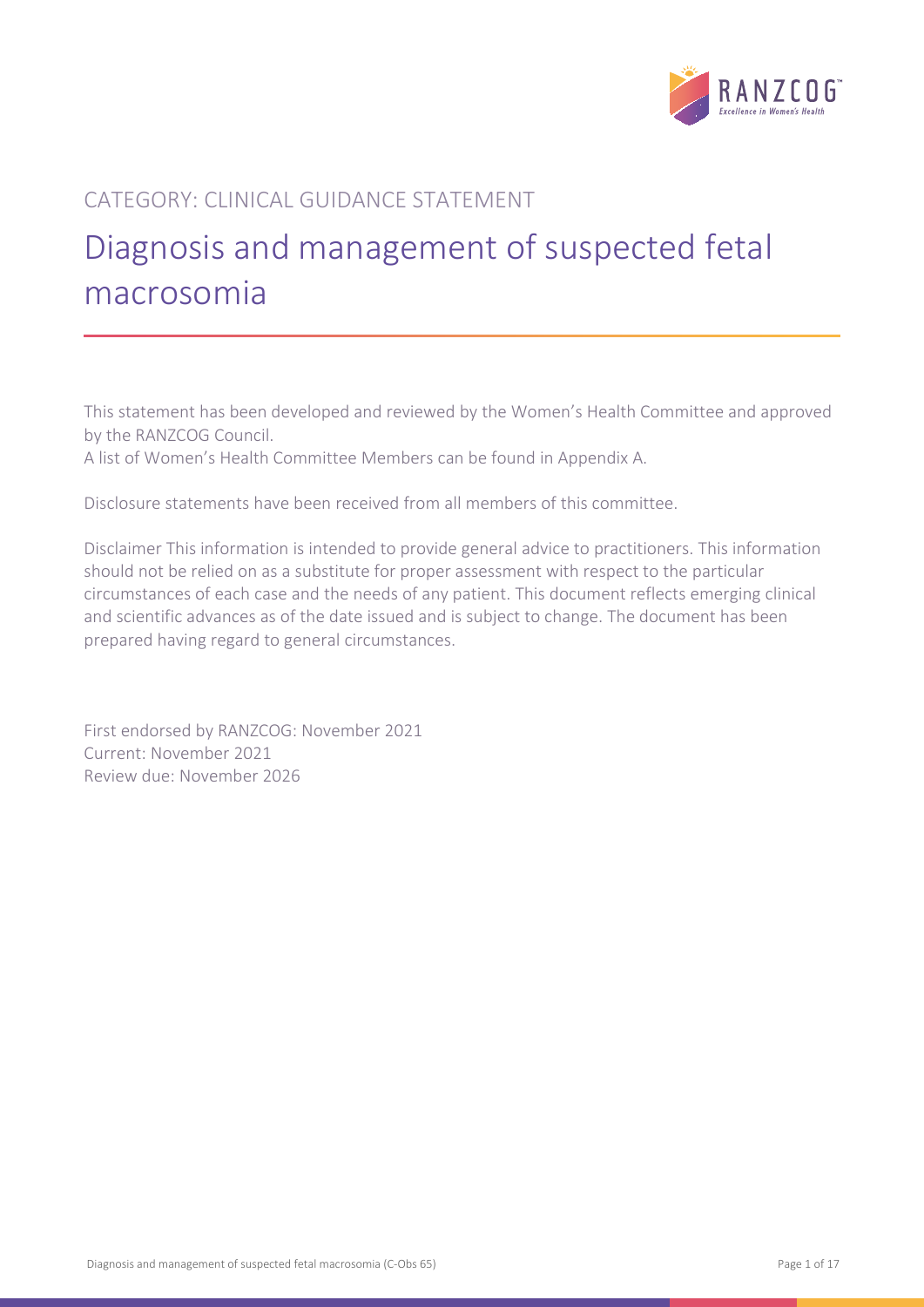

# Contents

| 1. |       |  |
|----|-------|--|
| 2. |       |  |
|    | 2.1   |  |
|    | 2.2   |  |
| 3. |       |  |
| 4. |       |  |
|    | 4.1   |  |
|    | 4.2   |  |
|    | 4.2.1 |  |
|    | 4.2.2 |  |
|    | 4.3   |  |
|    | 4.3.1 |  |
|    | 4.3.2 |  |
|    | 4.3.3 |  |
|    | 4.4   |  |
| 5. |       |  |
|    |       |  |
|    |       |  |
|    |       |  |
|    |       |  |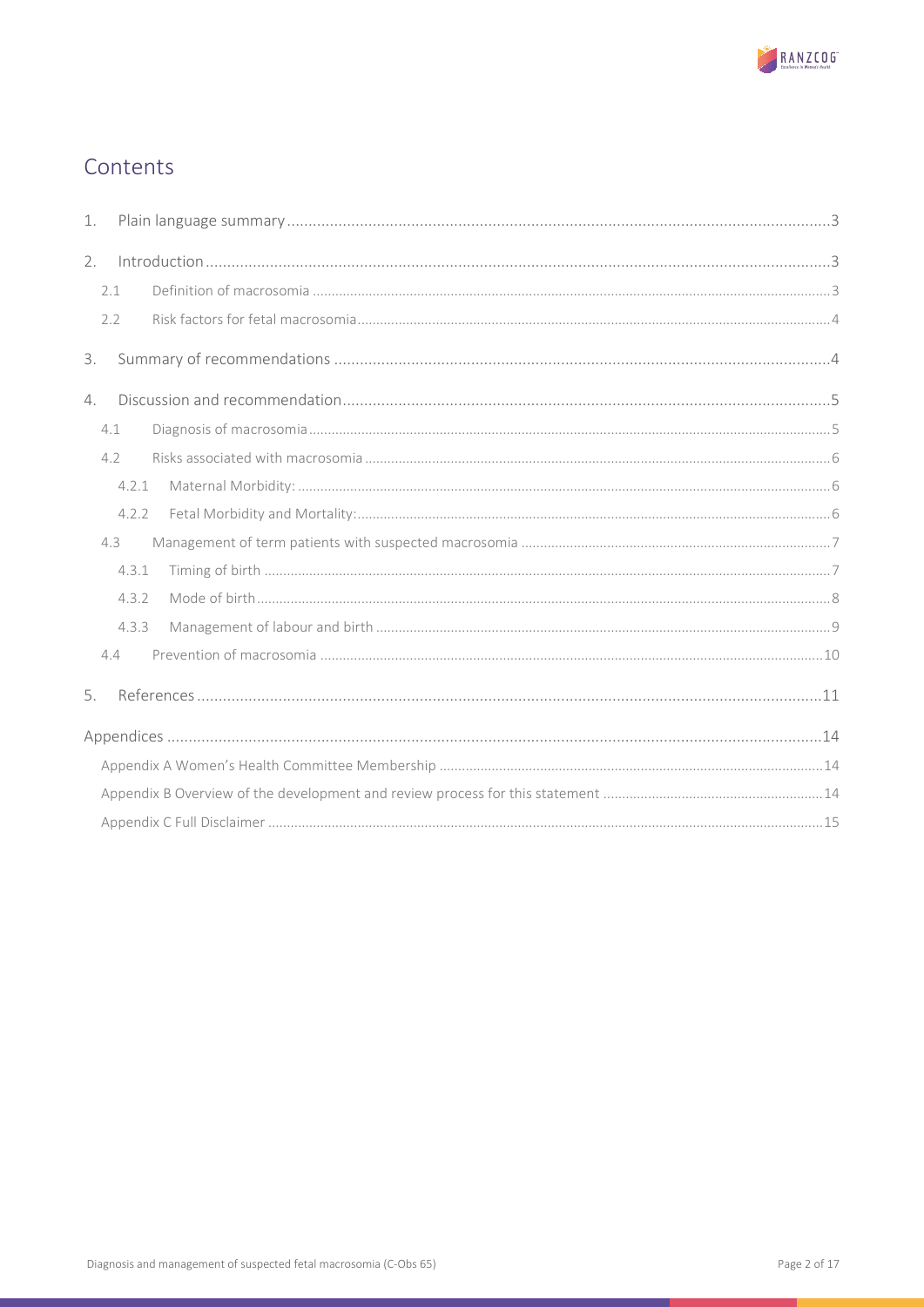

# <span id="page-2-0"></span>1. Plain language summary

The term 'macrosomia' is interchangeably used with 'large for gestational age' to describe a 'big baby'. This implies growth beyond an absolute birth weight, which is defined either as birth weight over 4000g or over 4500g. The risk of complications for both mother and baby increase with increasing birth weight, especially when the birth weight is over 4500g. The prediction of birth weight using either clinical examination or ultrasonography is imprecise. There is some evidence to suggest that inducing labour prior to 39 weeks gestation for a suspected large baby can reduce the risk of shoulder dystocia. It is also reasonable to offer elective caesarean birth to women with an estimated birth weight of 4500g in the presence of diabetes (or 5000g in the absence of diabetes). Decisions regarding timing and mode of birth should be made taking into consideration the woman's wishes and the full clinical picture. Reducing the likelihood of macrosomia is possible by optimising pre-pregnancy weight, encouraging pregnant women (with no contra-indications) to participate in regular exercise and maintaining near-normal blood sugar levels in women who have diabetes.

# <span id="page-2-1"></span>2. Introduction

The term 'macrosomia' implies growth beyond an absolute birth weight but establishing a universally accepted definition for macrosomia is challenging. It is variably defined as a birthweight over 4000g, over 4500g or above the 90<sup>th</sup> centile of weight for gestation. Suspected macrosomia is encountered commonly in obstetric practice.

The risk of morbidity for women and infants when birth weight is over 4000g is more than that of the general obstetric population. The risks associated with increasing birth weight increase on a continuum with a sharp increase when the birthweight is more than  $4500g^{\text{L}}{}^{\text{2}}$ .

The purpose of this document is to provide clinicians with guidance regarding accuracy and limitations of methods for estimating fetal weight, quantifying the risks of macrosomia and suggesting evidence based clinical management principles for a pregnancy with suspected macrosomia.

### <span id="page-2-2"></span>2.1 Definition of macrosomia

Two terms are applied commonly to excessive fetal growth.

Large for gestational age (LGA) - implies a birthweight equal to or more than the 90<sup>th</sup> centile for a given gestational age.

Macrosomia - implies growth beyond an absolute birth weight, usually 4000g or 4500g, regardless of gestational age.

| Australian and New<br>Zealand birthweight<br>data for singleton<br>pregnancies at 40 weeks<br>gestation shows the<br>following birthweight<br>centiles $\frac{3}{2}$ : | <b>AUSTRALIA</b>     |                        | NEW ZEALAND         |                         |
|------------------------------------------------------------------------------------------------------------------------------------------------------------------------|----------------------|------------------------|---------------------|-------------------------|
|                                                                                                                                                                        | MALE<br>(n = 409976) | FEMALE<br>(n = 398257) | MALE<br>(n = 81946) | FEMALE<br>$(n = 81214)$ |
| 90%                                                                                                                                                                    | 4195                 | 4030                   | 4260                | 4120                    |
| 95%                                                                                                                                                                    | 4370                 | 4200                   | 4450                | 4300                    |
| 99%                                                                                                                                                                    | 4708                 | 4525                   | 4810                | 4670                    |

\*All weight in grams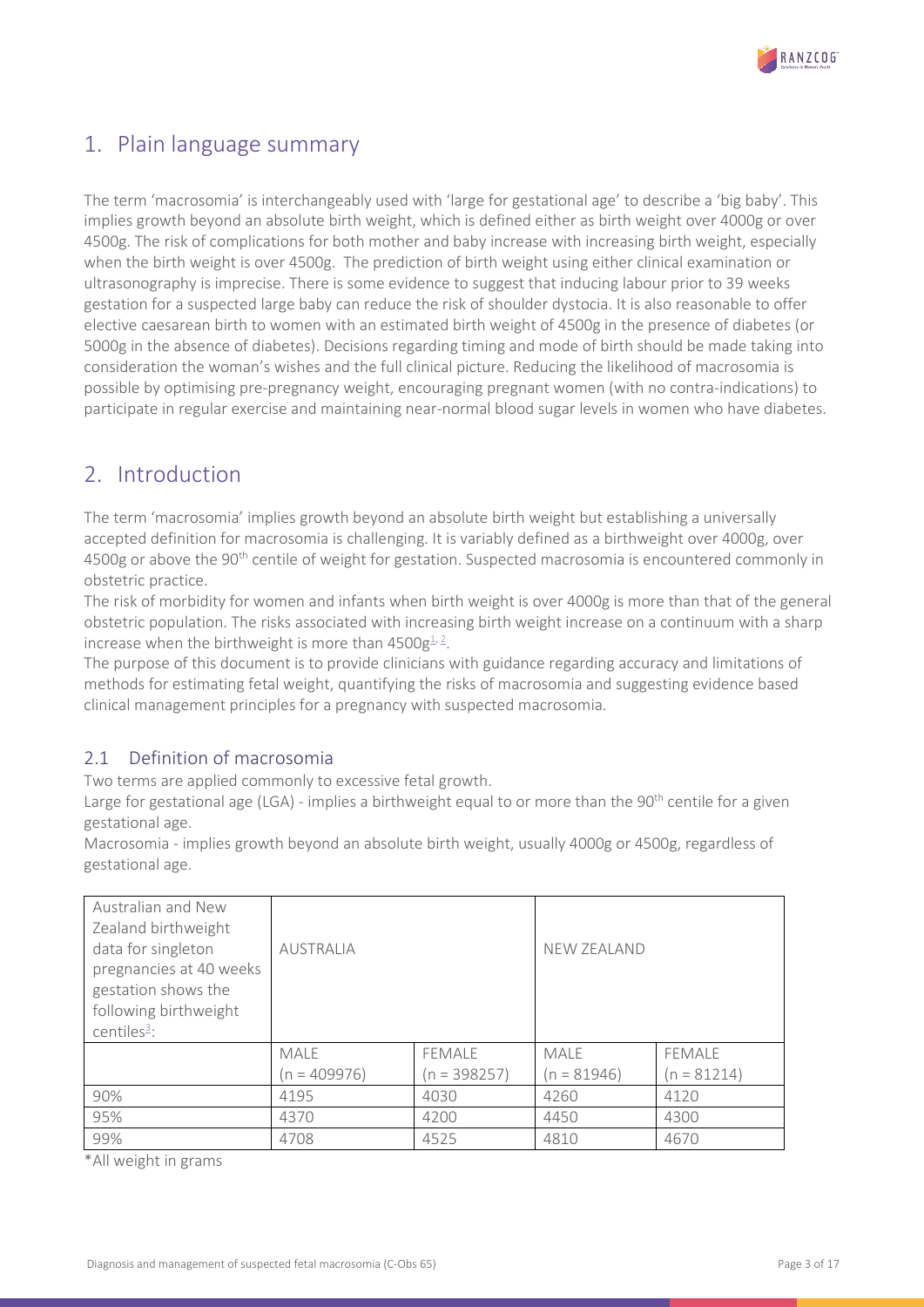

For the purposes of this guideline, the definitions used are:

• Suspected Fetal Macrosomia - Ultrasound Estimated Fetal Weight (EFW) and/ or Abdominal Circumference (AC)  $\frac{1}{5}$  95<sup>th</sup> centile for gestation

### <span id="page-3-0"></span>2.2 Risk factors for fetal macrosomia

 $Mathernal<sup>4</sup>$ 

- Pre-existing diabetes or gestational diabetes
- Race
- Pre-pregnancy body mass index (BMI)/ maternal obesity
- Prior history of LGA/ macrosomia
- Maternal age > 30yr
- High parity
- Post term pregnancy
- Excessive maternal weight gain.

Fet[al2](#page-10-2)

• Male infant

# <span id="page-3-1"></span>3. Summary of recommendations

| <b>Recommendation 1</b>                                                                                                                                                                                                                                                                                                                                                                                                                                        | Grade                                       |
|----------------------------------------------------------------------------------------------------------------------------------------------------------------------------------------------------------------------------------------------------------------------------------------------------------------------------------------------------------------------------------------------------------------------------------------------------------------|---------------------------------------------|
| Universal third trimester ultrasound screening identifies more pregnancies<br>with fetal macrosomia but does not have a clinically significant effect at<br>predicting shoulder dystocia <sup>5</sup> .                                                                                                                                                                                                                                                        | Evidence based<br>recommendation<br>Level A |
| <b>Recommendation 2</b>                                                                                                                                                                                                                                                                                                                                                                                                                                        | Grade                                       |
| Both clinical estimation of fetal weight as well as ultrasound estimation of<br>fetal weight may be limited and should be considered with caution. Both<br>can be used most effectively as a tool to rule out macrosomia.                                                                                                                                                                                                                                      | Evidence based<br>Recommendation<br>Level B |
| <b>Recommendation 3</b>                                                                                                                                                                                                                                                                                                                                                                                                                                        | Grade                                       |
| The benefit of induction of labour before 39+0 weeks of gestation in the<br>presence of ultrasound confirmed fetal macrosomia of EFW >95 <sup>th</sup> centile<br>(namely, reduction of clinically significant shoulder dystocia and fractures<br>in the neonate) must be weighed against the challenges with the<br>ultrasound diagnosis of fetal macrosomia as well as the short-term and<br>long-term outcomes for babies born before 39+0 weeks gestation. | Evidence based<br>Recommendation<br>Level B |
| <b>Good Practice Point</b>                                                                                                                                                                                                                                                                                                                                                                                                                                     |                                             |
| The principles of Shared Decision Making (SDM) should be applied to make<br>individualised plans for timing of birth in partnership with the woman<br>taking into consideration the full clinical picture. The discussion including<br>risks, benefits, options and recommendations should be clearly<br>documented.                                                                                                                                           |                                             |
| <b>Recommendation 4</b>                                                                                                                                                                                                                                                                                                                                                                                                                                        | Grade                                       |
| Although the prediction of macrosomia is imprecise, elective caesarean<br>birth may be beneficial for newborns with suspected macrosomia who<br>have an estimated fetal weight of 5000g or more in women without<br>diabetes and an estimated fetal weight of 4500g or more in women with<br>diabetes.                                                                                                                                                         | Consensus based<br>Recommendation           |
| <b>Recommendation 5</b>                                                                                                                                                                                                                                                                                                                                                                                                                                        | Grade                                       |
| Pregnant women with suspected macrosomia should be provided with<br>individualised counselling about the risks and benefits of vaginal birth and<br>caesarean section based on their individual clinical circumstances. This                                                                                                                                                                                                                                   | Consensus based<br>Recommendation           |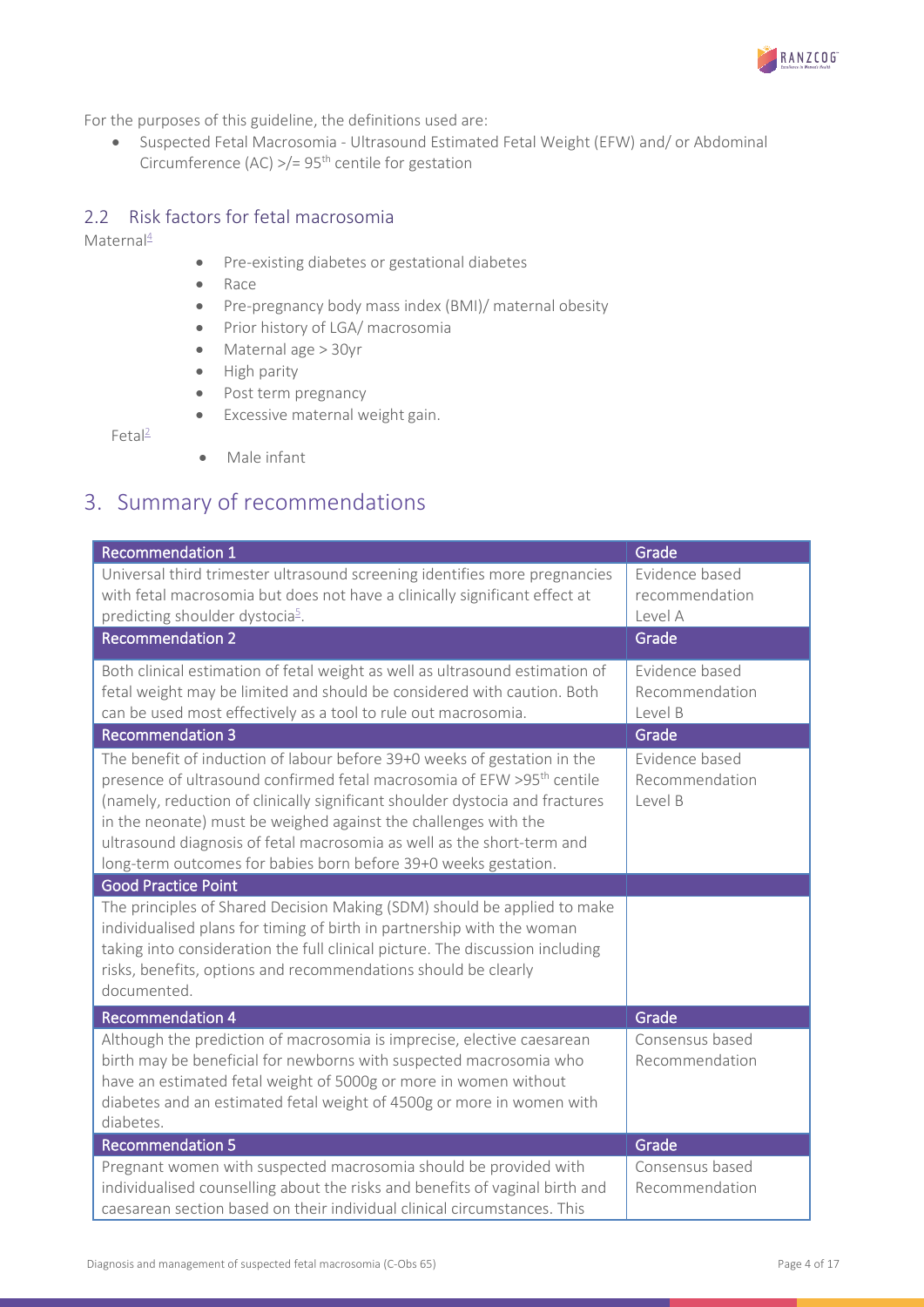

| discussion should be clearly documented. A plan for mode of birth should<br>be made using the principles of SDM.                                                                                                                                                                                                               |                                             |
|--------------------------------------------------------------------------------------------------------------------------------------------------------------------------------------------------------------------------------------------------------------------------------------------------------------------------------|---------------------------------------------|
| <b>Good Practice Point</b>                                                                                                                                                                                                                                                                                                     |                                             |
| The decision to proceed with operative vaginal birth in a baby with<br>suspected fetal macrosomia should be made by an appropriately skilled<br>and experienced clinician, taking into consideration the full clinical picture<br>and associated risk factors. Consideration should be given to performing<br>this in theatre. |                                             |
| <b>Recommendation 6</b>                                                                                                                                                                                                                                                                                                        | Grade                                       |
| It is appropriate for women and clinicians to consider past and predicted<br>birth weights when making decisions regarding VBAC. However, suspected<br>macrosomia alone is not an absolute contraindication to VBAC.                                                                                                           | Consensus based<br>Recommendation           |
|                                                                                                                                                                                                                                                                                                                                |                                             |
| <b>Recommendation 7</b>                                                                                                                                                                                                                                                                                                        | Grade                                       |
| Women without contraindications should be encouraged to engage in<br>aerobic and strength-conditioning exercises during pregnancy to reduce<br>the risk of macrosomia.                                                                                                                                                         | Evidence based<br>Recommendation<br>Level A |
| <b>Recommendation 8</b>                                                                                                                                                                                                                                                                                                        | Grade                                       |
| Control of maternal hyperglycemia reduces the risk of macrosomia.<br>Therefore, universal screening for GDM and optimum maternal glucose<br>management for pregnancies complicated by diabetes is recommended.                                                                                                                 | Evidence based<br>Recommendation<br>Level A |
| <b>Recommendation 9</b>                                                                                                                                                                                                                                                                                                        | Grade                                       |

# <span id="page-4-0"></span>4. Discussion and recommendation

### <span id="page-4-1"></span>4.1 Diagnosis of macrosomia

| <b>Recommendation 1</b>                                                      | Grade          |
|------------------------------------------------------------------------------|----------------|
| Universal third trimester ultrasound screening identifies more pregnancies   | Evidence based |
| with fetal macrosomia but does not have a clinically significant effect at   | Recommendation |
| predicting shoulder dystocia.                                                | Level A        |
| <b>Recommendation 2</b>                                                      | Grade          |
| Both clinical estimation of fetal weight as well as ultrasound estimation of | Evidence based |
| fetal weight may be limited and should be considered with caution. Both      | Recommendation |
| can be used most effectively as a tool to rule out macrosomia.               | Level B        |

An accurate diagnosis of macrosomia can only be made by weighing the newborn after birth. The prenatal prediction of newborn birth weight is imprecise. Although published formulas for estimating fetal weight show a correlation with birth weight, the variability of the estimate is up to 20% with most of the formulae<sup>6</sup>. Ultrasonography enables direct measurement of various body parts but its accuracy in predicting macrosomia is poor. A meta-analysis of 29 studies found a sensitivity of 56% and a specificity of 92% for predicting birth weight more than 4000g.<sup>7</sup> Ultrasound accuracy decreases with increasing fetal weight beyond 4000g <sup>(7,8)</sup> such that an ultrasound-estimated fetal weight of more than 4500g accurately predicts birth weight of more than 4500g in only 33-44% of cases<sup>8-13</sup>. A systematic review of many different ultrasound definitions of macrosomia recently evaluated absolute measurement and centile cut-offs for AC and EFW as well as other fetal measurements for their prediction of shoulder dystocia. The best ultrasound predictor of shoulder dystocia was not EFW >95<sup>th</sup> centile or >4000g, but was difference in abdominal and biparietal diameters of >/= 2.6cm.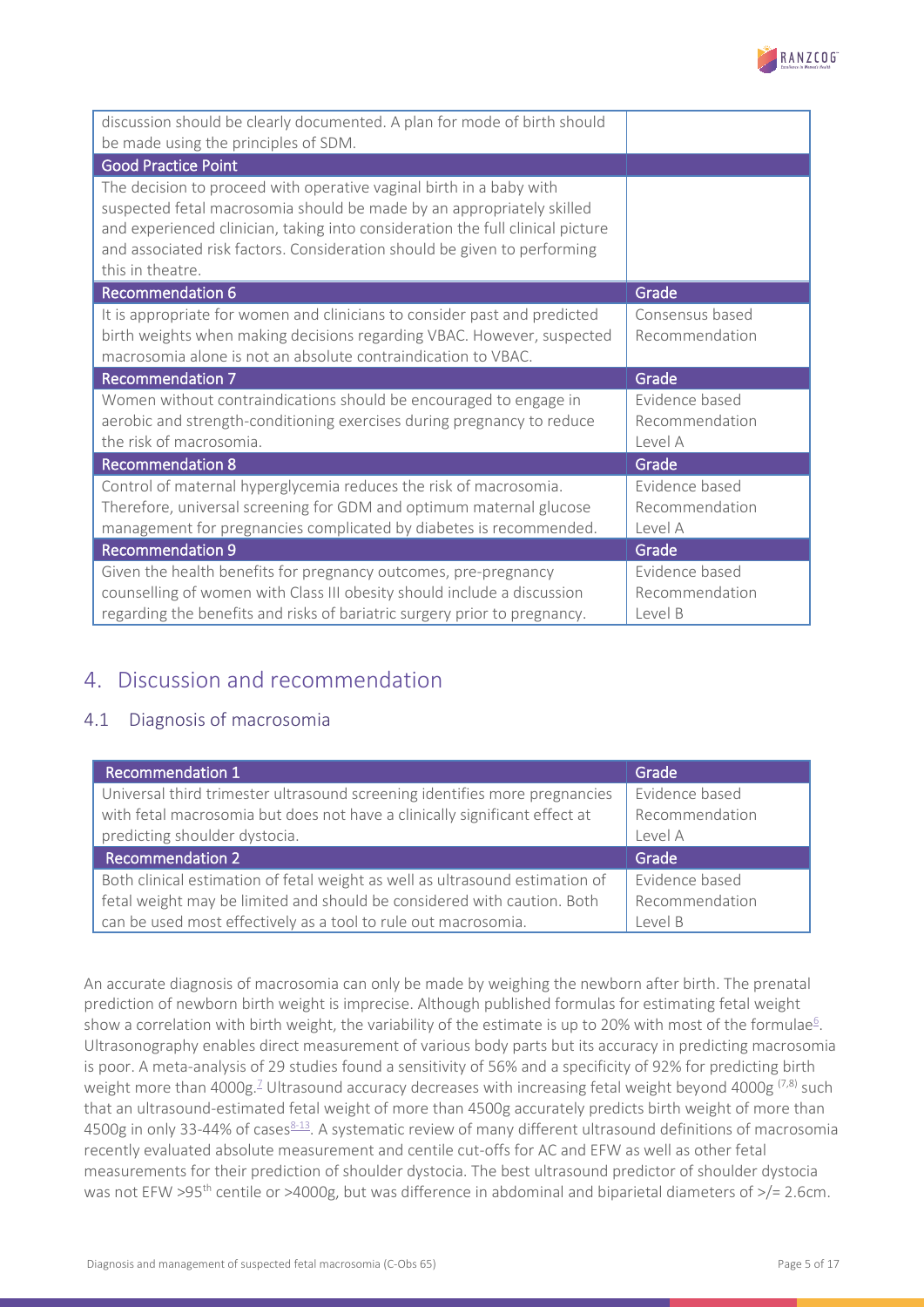

A variety of other techniques and formulae have also proven to be unhelpful at accurately predicting macrosomia. Neither longitudinal ultrasound examinations nor individual growth-curve modelling improves prediction of macrosomi[a14.](#page-11-0) Using height and weight customised growth curves has proved to be no better than using population-based growth curves. However, there is evidence to show that height customised charts improve the prediction of LGA babies that are at increased risk of intrapartum caesarean section<sup>15.</sup> Magnetic resonance imaging has been shown to have higher sensitivity and specificity than ultrasonography<sup>8</sup>  $16$  but, given its cost and discomfort, further study is needed to determine its appropriate use in this setting.

Measurement of symphysis to fundal height alone is a poor predictor of macrosomia. Retrospective studies suggest that the sensitivity of fundal height measurement alone for detection of macrosomia is 20-70% depending on the thresholds used<sup>17, 18</sup>, although specificity is more than 90% indicating that it is more effective for ruling out macrosomia than ruling it in.

Studies comparing the accuracy of ultrasound with that of physical examination for detection of macrosomia have had inconsistent findings. Universal third trimester ultrasound screening identifies more pregnancies with fetal macrosomia but does not have a clinically significant effect at predicting shoulder dystocia.

Parous women appear to be able to predict the weight of their newborns as well as clinicians who use ultrasonography or clinical palpation $\frac{19}{1}$ .

### <span id="page-5-0"></span>4.2 Risks associated with macrosomia

#### <span id="page-5-1"></span>4.2.1 Maternal Morbidity:

Increased risk of

- Caesarean birth: This is due to labour abnormalities (prolonged labour and arrest of dilatation and or descent). Studies show that with birth weights of more than 4500g, the risk of caesarean birth for women attempting a vaginal birth is at least double that of controls<sup>2</sup>,  $20-22$ .
- Postpartum haemorrhage (OR  $3.1$ )<sup>23</sup>
- Chorioamnionitis (OR 2.4) $23$
- Third-degree or fourth-degree tears (OR  $1.7$ )<sup>24</sup>. This risk is especially higher when the birth is complicated by shoulder dystocia<sup>25</sup>.

#### <span id="page-5-2"></span>4.2.2 Fetal Morbidity and Mortality:

Increased risk of

- Shoulder dystocia (OR  $7.1)^{23}$
- Injuries associated with shoulder dystocia fracture of the clavicle<sup>26</sup> (10-fold increase in the presence of macrosomia), damage to the nerves of the brachial plexus leading to Erb-Duchenne paralysis<sup>27</sup> (18fold to 21-fold increase in the presence of macrosomia with absolute rates between 2.6% and  $7\frac{28}{6}$ ). Between 80-90% of cases of brachial plexus palsy resolve by age 1 year<sup>25</sup>. Persistent injury is more common with higher birth weights and, in particular, birth weights over  $4500g^{29}$ .
- Low 5-minute Apgar scores $20$ ,  $23$
- $\bullet$  Hypoglycemia<sup>30</sup>
- Rates of admission to neonatal intensive care unit $30$
- Overweight, obesity and metabolic syndrome later in life $31$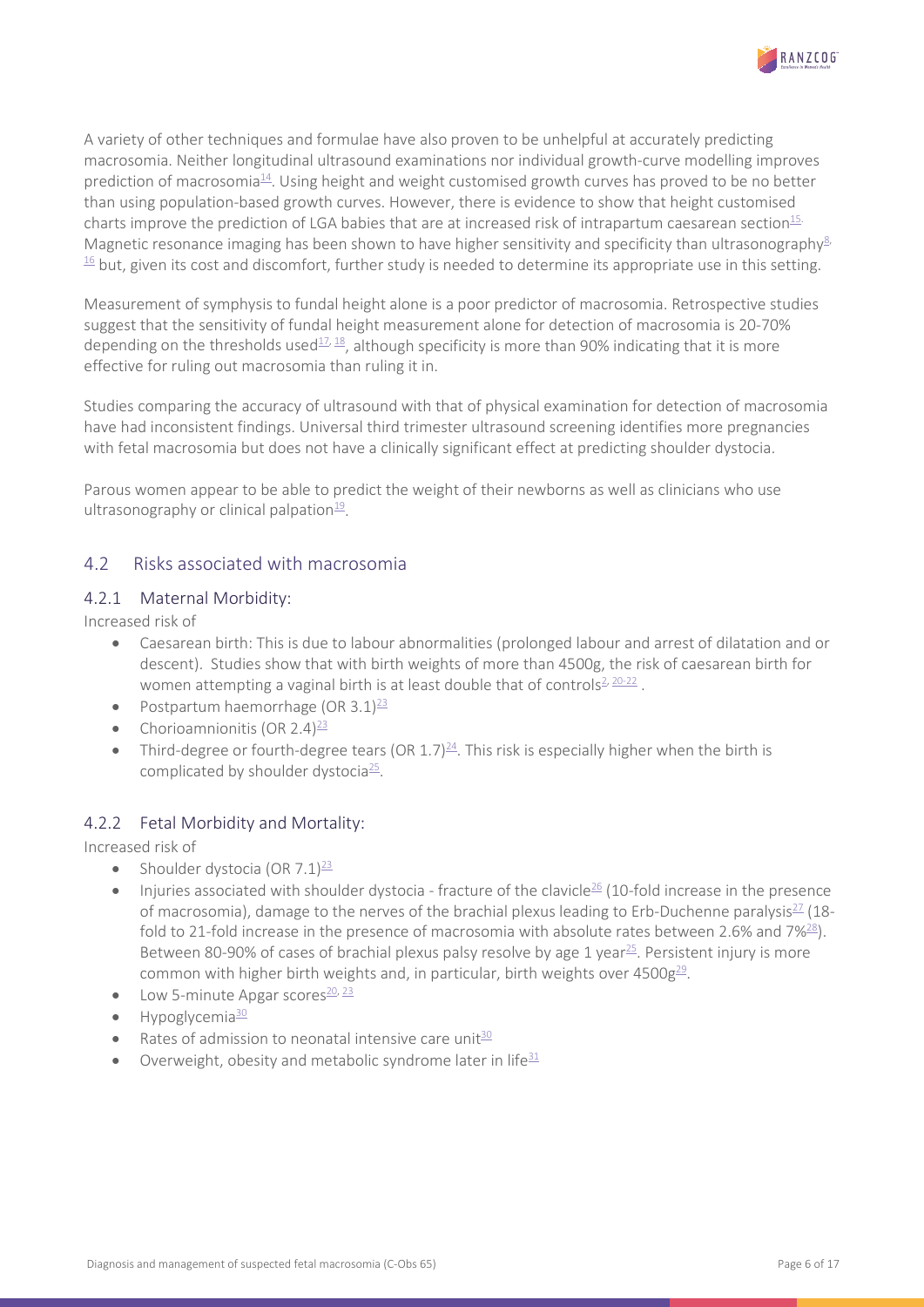

### <span id="page-6-0"></span>4.3 Management of term patients with suspected macrosomia

### <span id="page-6-1"></span>4.3.1 Timing of birth

| <b>Recommendation 3</b>                                                                                                                                                                                                                                                                                                                                                                                                                                        | Grade                                       |
|----------------------------------------------------------------------------------------------------------------------------------------------------------------------------------------------------------------------------------------------------------------------------------------------------------------------------------------------------------------------------------------------------------------------------------------------------------------|---------------------------------------------|
| The benefit of induction of labour before 39+0 weeks of gestation in the<br>presence of ultrasound confirmed fetal macrosomia of EFW >95 <sup>th</sup> centile<br>(namely, reduction of clinically significant shoulder dystocia and fractures<br>in the neonate) must be weighed against the challenges with the<br>ultrasound diagnosis of fetal macrosomia as well as the short-term and<br>long-term outcomes for babies born before 39+0 weeks gestation. | Evidence based<br>Recommendation<br>Level B |
| <b>Good Practice Point</b>                                                                                                                                                                                                                                                                                                                                                                                                                                     |                                             |
| The principles of Shared Decision Making (SDM) should be applied to make<br>individualised plans for timing of birth in partnership with the woman<br>taking into consideration the full clinical picture. The discussion including<br>risks, benefits, options and recommendations should be clearly<br>documented.                                                                                                                                           |                                             |

Two randomised clinical trials have examined the effect of a policy of induction of labour at term for ultrasonography-derived estimated fetal weight more than the  $90<sup>th</sup>$  percentile. In the first trial (1997), a total of 273 women at 38 weeks of gestation or later with ultrasonographically-derived estimated fetal weights between 4000g and 4500g were randomised to either planned induction of labour or expectant management $32$ . The caesarean birth rates were similar: 19.4% for the induction group and 21.6% for the expectant group. There were 5 cases of shoulder dystocia in the induction group and 6 in the expectant group. All were managed without brachial plexus palsy or other trauma. However, it is important to note that this data is from 1997.

In a second trial (2015), a total of 822 women with a clinical suspicion of macrosomia and an estimated fetal weights (EFW) on follow up US to be above the 95<sup>th</sup> percentile for gestational age between 37+0 to 38+6 weeks of gestation were randomised to induction of labour within 3 days or to expectant management $^{33}$ . With induction of labour, the risk of shoulder dystocia was reduced from 4% to 1% (RR 0,32; 95% CI 0.12 to 0.85). Importantly, there were no instances of brachial plexus palsy in either group, and the caesarean birth rates were similar: 28% in the induction group and 32% in the expectant management group (RR 0.89; 95% CI 0.72 to 1.09). The only significant differences in newborn outcomes were a decrease in clinically significant shoulder dystocia (from 4% to 1%) and neonatal fractures (from 1% to 0.8%). There was an increase in neonatal hyperbilirubinemia and the need for phototherapy, especially in the group that gave birth before  $38<sup>+6</sup>$  weeks of gestation. The results of this trial should be interpreted noting that the definition of macrosomia used was specifically EFW > 95<sup>th</sup> centile at 36-38 weeks of gestation (AC was not used to define macrosomia) and that the trial had 409 women in the IOL arm and 413 women in the expectant management arm. Larger trials are needed to confirm these findings.

Two meta-analyses involving a total of 1190 women with suspected macrosomia have been published $34$ ,  $35$ . Compared with expectant management, induction of labour for suspected macrosomia reduced the risk of shoulder dystocia (RR 0.60; 95% CI, 0.37 to 0.98) and any type of fracture (RR 0.20; 95% CI, 0.05 to 0.79) with no change in the risk of caesarean birth (RR 0.91; 95% CI, 0.76 to 1.09) or instrumental birth (RR 0.86; 95% CI, 0.65 to 1.13) $^{34}$ . However, there were no significant differences between the groups for brachial plexus palsy, although this outcome was infrequent (RR 0.21; 95% CI, 0.01 to 4.28). Findings from trials included in the review suggest that to prevent one fracture it would be necessary to induce labour in 60 women.

Whether intervention is better than expectant management for fetuses with suspected macrosomia and the gestational age at which delivery should be performed are unclear $36$ . Meta-analysis of available trials suggests that IOL for suspected macrosomia can reduce the risks of shoulder dystocia and birth trauma but this benefit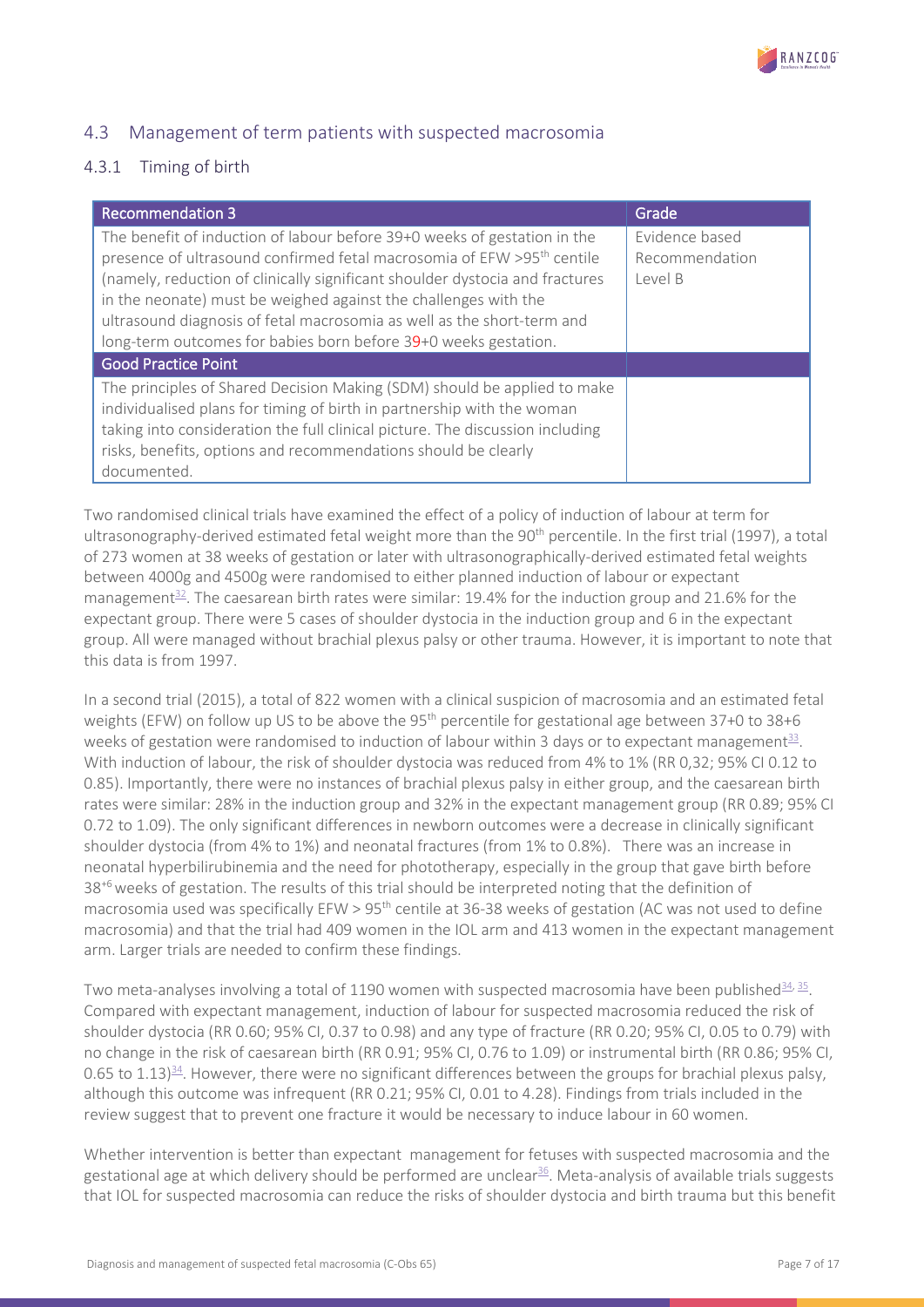

is best realized when IOL is undertaken shortly after the diagnosis of macrosomia at 37-38 weeks' gestation. The benefit of IOL solely for the indication of suspected macrosomia later in pregnancy (>39 weeks) is not established. Observational data suggests that planned birth after 39+0 weeks results in better short term and long term neonatal, infant and childhood outcomes  $\frac{37}{2}$ . A large before and after study showed that a policy that restricts both IOL and elective caesarean section before 39+0 weeks gestation is associated with reduced risk of admission to neonatal intensive care unit<sup>38</sup>. There is insufficient evidence to compare IOL above 39 weeks to expectant management where the benefit of reducing shoulder dystocia does not outweigh the harm of early birth.

The benefits of 'routine' IOL at 39 weeks for nulliparous women with a normally grown baby are increasingly being recognized<sup>39, [40](#page-12-4)</sup> and can form an additional consideration when counselling women regarding their options for timing of birth.

To enable women to make an informed choice based on their individual circumstances and options, the principles of Shared Decision Making (SDM) should be applied. SDM is defined as 'an approach where clinicians and patients share the best available evidence when faced with the task of making decisions, and where patients are supported to consider options, to achieve informed preferences.

### <span id="page-7-0"></span>4.3.2 Mode of birth

| <b>Recommendation 4</b>                                                                                                                                                                                                                                                                                                                          | Grade                             |
|--------------------------------------------------------------------------------------------------------------------------------------------------------------------------------------------------------------------------------------------------------------------------------------------------------------------------------------------------|-----------------------------------|
| Although the prediction of macrosomia is imprecise, elective caesarean<br>birth may be beneficial for newborns with suspected macrosomia who<br>have an estimated fetal weight of 5000g or more in women without<br>diabetes and an estimated fetal weight of 4500g or more in women with<br>diabetes.                                           | Consensus based<br>Recommendation |
| <b>Recommendation 5</b>                                                                                                                                                                                                                                                                                                                          | Grade                             |
| Pregnant women with suspected macrosomia should be provided with<br>individualised counselling about the risks and benefits of vaginal birth and<br>caesarean section based on their individual clinical circumstances. This<br>discussion should be clearly documented. A plan for mode of birth should<br>be made using the principles of SDM. | Consensus based<br>Recommendation |

Suspected fetal macrosomia is not a contraindication to vaginal birth. Although fetal and maternal morbidity increase with birth weights more than 4000g, most births of macrosomic newborns are uncomplicated<sup>23, 41</sup>. Elective caesarean section reduces, but does not eliminate, the risk of birth trauma and neonatal brachial plexus palsy associated with macrosomia<sup>27, 42</sup>. Although the prediction of macrosomia is imprecise, elective caesarean section may be beneficial for newborns who have an estimated fetal weight of at least 4500g in women with diabetes and an estimated fetal weight of 5000g in women without diabetes. However, in the absence of randomized clinical trials, elective caesarean section for suspected macrosomia is based on expert opinion.

Studies using estimates of the prevalence of permanent brachial plexus palsy at birth found that between 155 to 1026 caesarean births would need to be performed to prevent one occurrence of permanent brachial plexus palsy for newborns with a birth weight of 4500g and between 79 to 373 caesarean births for newborns with a birth weight of 5000g<sup>27, 42</sup>. If the imperfect predictive values of ultrasonography for macrosomia are accounted for, the number of caesarean births is much higher. A policy of elective caesarean birth for suspected macrosomia in newborns weighing less than 5000g in women without diabetes would result in significant maternal morbidity<sup>42</sup>. Despite the lack of evidence supporting caesarean birth, most, but not all, researchers agree that consideration should be given to caesarean birth when the estimated fetal weight is 5000g or more because of increased risk of stillbirth and higher rates of other morbidities in women and newborns $27.42$ .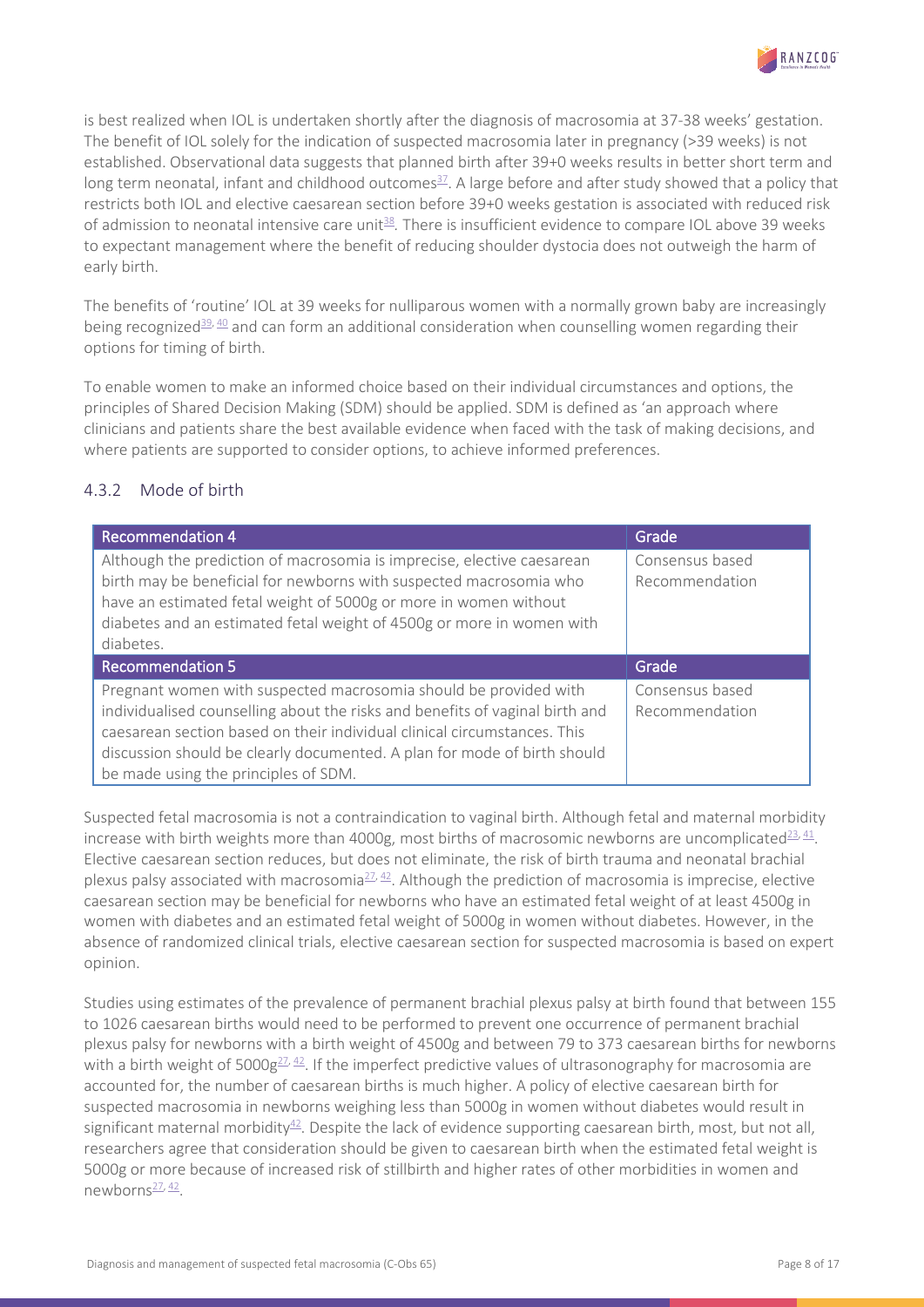

For women with diabetes (pre-existing or gestational), the risks of fetal and maternal morbidity increase when newborns weigh more than  $4500g^{23}$ ,  $27$  and the number of caesarean births to prevent one occurrence of permanent brachial plexus palsy is more favourable than it is for women without diabetes $^{27}$ ,  $^{42}$ . Hence, there is more evidence for recommending caesarean birth in women with diabetes with an estimated fetal weight of more than 4500g.

Pregnant women with suspected macrosomia should be provided with individualised counselling about the risks of vaginal birth and caesarean birth accounting for their relevant clinical considerations. Discussion should include the difficulty to predict birth weight accurately, the low incidence of brachial plexus palsy and shoulder dystocia even in macrosomic fetuses and the fact that the risk of brachial plexus palsy is not eliminated by caesarean birth. The principles of Shared Decision Making should be followed when counselling about mode of birth.

#### <span id="page-8-0"></span>4.3.3 Management of labour and birth

| <b>Good Practice Point</b>                                                                                                                                                                                                                                                                                                     |                                   |
|--------------------------------------------------------------------------------------------------------------------------------------------------------------------------------------------------------------------------------------------------------------------------------------------------------------------------------|-----------------------------------|
| The decision to proceed with operative vaginal birth in a baby with<br>suspected fetal macrosomia should be made by an appropriately skilled<br>and experienced clinician, taking into consideration the full clinical picture<br>and associated risk factors. Consideration should be given to performing<br>this in theatre. |                                   |
| <b>Recommendation 6</b>                                                                                                                                                                                                                                                                                                        | Grade                             |
| It is appropriate for women and clinicians to consider past and predicted<br>birth weights when making decisions regarding VBAC. However, suspected<br>macrosomia alone is not an absolute contraindication to VBAC.                                                                                                           | Consensus based<br>Recommendation |

Prolonged first and second stages of labour are common when macrosomia is present<sup>20, 23</sup>. Labour abnormalities have been associated with shoulder dystocia in some, but not all, studies, and these abnormalities occur too frequently to be useful predictors of shoulder dystocia $41, 43$ . Some studies have however, shown that the combination of an estimated fetal weight of more than 4500g and arrest of labour is significantly associated with shoulder dystocia<sup>44</sup>. Therefore, when the fetal weight is estimated to be more than 4500g, a prolonged second stage of labour or arrest of descent in second stage above +2 (out of +5) station should prompt senior obstetric review. This assessment should include both abdominal palpation of the fetal head and vaginal examination to determine position of the fetal vertex and the presence of asynclitism, caput and molding.

Whether to conduct an operative vaginal birth in cases of suspected macrosomia is another important consideration. Observational studies consistently demonstrate an increased risk of shoulder dystocia when a macrosomic fetus is delivered using forceps or vacuum extraction. Two large population-based studies found a threefold to fivefold increase in the odds of shoulder dystocia with vacuum extraction<sup>41, 45</sup>. A meta-analysis of four observational studies calculated a summary OR of 2.98 (95% CI, 2.3 to 3.9) (40). Studies and metaanalysis have found no increase in risk of shoulder dystocia with forceps birth (OR 1.1) compared with vacuum  $extraction \frac{41}{46}$ 

The risk of shoulder dystocia at the time of operative vaginal birth increases when more than one risk factor is present. Thus, the clinician should have a heightened awareness for shoulder dystocia in these situations. Judicious use of operative vaginal birth conducted by an appropriately skilled and experienced clinician is reasonable even in the presence of risk factors. The woman should be counselled regarding the risks and preparation should be made for the possibility of encountering shoulder dystocia. It may be prudent to perform operative vaginal birth in an operating theatre, but this decision should be made based on individual circumstances by the most senior clinician at the time.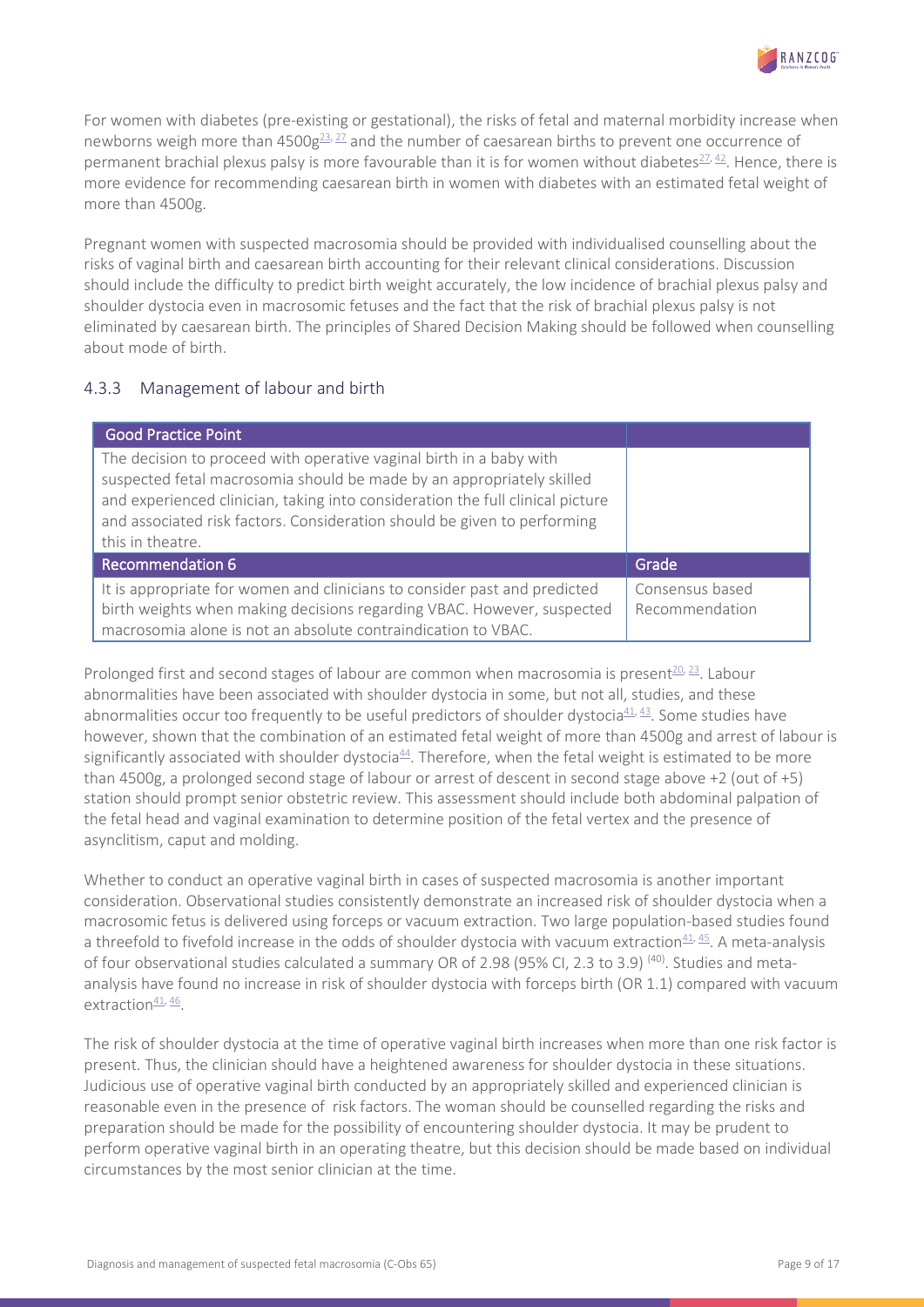

Suspected macrosomia alone is not an absolute contraindication to attempting vaginal birth after caesarean section (VBAC). Although success rates of VBAC decrease as newborn weight increases to 4000g or more, this effect does not decrease absolute VBAC success rate to less than 50% in women who have had a previous vaginal birth or previous VBAC [42,](#page-12-6) [47,](#page-12-11) [48.](#page-12-12) There may be a higher risk of uterine rupture during labour after caesarean section with neonatal birth weights more than 4000g. The rates of rupture are highest in women with no prior history of vaginal birth and with increasing birth weight $42,48$ . However, the studies used actual birth weight as opposed to estimated fetal weight and hence, have limited applicability in making decisions regarding mode of delivery before labour<sup>42</sup>. Once again, the principles of SDM should be used when counselling women about their options for VBAC.

There is insufficient evidence to guide decision making for external cephalic version (ECV) in women with suspected macrosomia. There are no reported studies on the relationship between suspected macrosomia and success or failure of ECV. The principles of SDM should be used to guide discussion taking into consideration the full clinical picture.

### <span id="page-9-0"></span>4.4 Prevention of macrosomia

| <b>Recommendation 7</b>                                                   | Grade          |
|---------------------------------------------------------------------------|----------------|
| Women without contraindications should be encouraged to engage in         | Evidence based |
| aerobic and strength-conditioning exercises during pregnancy to reduce    | Recommendation |
| the risk of macrosomia.                                                   | Level A        |
| <b>Recommendation 8</b>                                                   | Grade          |
| Control of maternal hyperglycemia reduces the risk of macrosomia.         | Evidence based |
| Therefore, universal screening for GDM and optimum maternal glucose       | Recommendation |
| management for pregnancies complicated by diabetes is recommended.        | Level A        |
| <b>Recommendation 9</b>                                                   | Grade          |
| Given the health benefits for pregnancy outcomes, pre-pregnancy           | Evidence based |
| counselling of women with Class III obesity should include a discussion   | Recommendation |
| regarding the benefits and risks of bariatric surgery prior to pregnancy. | Level B        |

Interventions that have been shown to reduce the risk of macrosomia include

- Exercise during pregnancy
- Low glycemic diet in women with GDM
- Pre-pregnancy bariatric surgery in women with class 2 or class 3 obesity

A meta-analysis of 28 randomised clinical trials in 5322 women that compared standard care with supervised prenatal exercise found a decreased risk of macrosomia (OR 0.69; 95% CI 0.55 to 0.86) without an increase in small for gestational age babies or preterm birth<sup>49</sup>. A further meta-analysis of 15 high-quality randomised controlled trials that included 3670 women found that exercise-only interventions (as opposed to exercise plus other interventions), reduced the likelihood of macrosomia by 39% (OR 0.61; 95% CI 0.41 to 0.920)<sup>50</sup>. Women without contraindications should be encouraged to engage in aerobic and strength-conditioning exercises during pregnancy.

In women without diabetes, dietary interventions that do not include exercise have shown modest-to-no benefit in preventing macrosomia. A Cochrane review of 65 randomised controlled trials of diet, exercise, or both, to prevent excessive weight gain in pregnancy found a reduction in excessive weight gain of 20% (RR 0.80; 95% CI 0.73 to 0.87)<sup>51</sup>. However, a 15% reduction of risk of macrosomia (RR 0.85; 95% CI 0.73 to 1.00) was only found in the subgroup of overweight women or women with GDM who had a combined diet and exercise intervention.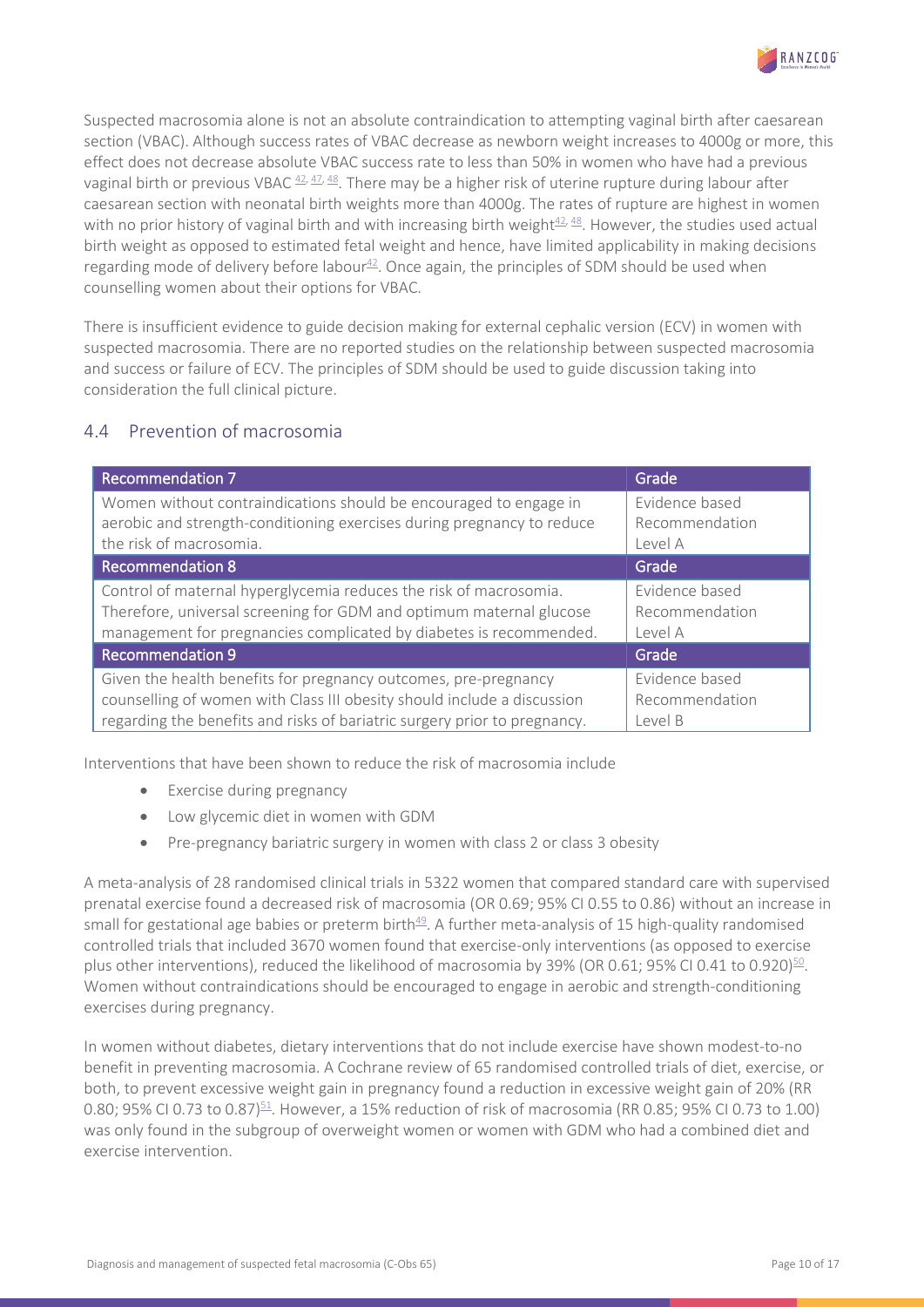

Control of maternal hyperglycemia reduces the risk of macrosomia. In the Australian Carbohydrate Intolerance Study in Pregnant Women (ACHOIS) trial, the risk of birth weight more than 4000g was reduced from 21% to 10% (RR 0.47; 95% CI 0.34 to 0.64; P=.001)<sup>52</sup>.

Specific diets for reduction in macrosomia have also been investigated. Women with GDM on a low glycemic diet were found to have 73% reduction in macrosomia (OR 0.27; 95% CI 0.10 to 0.71) compared with usual  $\frac{1}{2}$ . Diets that included additional dietary fibre further decreased the risk.

For women with class 2 or class 3 obesity, having had bariatric surgery before pregnancy is associated with decreased odds of GDM (OR 0.31 and 0.47, respectively) and LGA newborns (OR 0.40 and 0.46 respectively) in meta-analyses of observational studies $54$ ,  $55$ . However, previous bariatric surgery is also associated with an increase in small for gestational age babies. Preterm births were not statistically different. Given the health benefits, particularly for pregnancy outcomes, pre-pregnancy counselling women with Class III obesity regarding benefits and risks of bariatric surgery is recommended.

# <span id="page-10-0"></span>5. References

<span id="page-10-1"></span>1. Doty MS, Chen HY, Sibai BM, Chauhan SP. Maternal and Neonatal Morbidity Associated With Early Term Delivery of Large-for-Gestational-Age But Nonmacrosomic Neonates. Obstetrics and gynecology. 2019;133(6):1160-6.

<span id="page-10-2"></span>2. Zhang X, Decker A, Platt RW, Kramer MS. How big is too big? The perinatal consequences of fetal macrosomia. American journal of obstetrics and gynecology. 2008;198(5):517 e1-6.

<span id="page-10-3"></span>3. Dobbins TA, Sullivan EA, Roberts CL, Simpson JM. Australian national birthweight percentiles by sex and gestational age, 1998-2007. Med J Aust. 2012;197(5):291-4.

<span id="page-10-4"></span>4. Orskou J, Henriksen TB, Kesmodel U, Secher NJ. Maternal characteristics and lifestyle factors and the risk of delivering high birth weight infants. Obstetrics and gynecology. 2003;102(1):115-20.

<span id="page-10-5"></span>5. Moraitis AA, Shreeve N, Sovio U, Brocklehurst P, Heazell AEP, Thornton JG, et al. Universal thirdtrimester ultrasonic screening using fetal macrosomia in the prediction of adverse perinatal outcome: A systematic review and meta-analysis of diagnostic test accuracy. PLoS Med. 2020;17(10):e1003190.

<span id="page-10-6"></span>6. Hadlock FP, Deter RL, Harrist RB, Park SK. Estimating fetal age: computer-assisted analysis of multiple fetal growth parameters. Radiology. 1984;152(2):497-501.

<span id="page-10-7"></span>7. Robinson R, Walker KF, White VA, Bugg GJ, Snell KIE, Jones NW. The test accuracy of antenatal ultrasound definitions of fetal macrosomia to predict birth injury: A systematic review. European Journal of Obstetrics and Gynecology and Reproductive Biology. 2020;246:79-85.

<span id="page-10-8"></span>8. Malin GL, Bugg GJ, Takwoingi Y, Thornton JG, Jones NW. Antenatal magnetic resonance imaging versus ultrasound for predicting neonatal macrosomia: a systematic review and meta-analysis. BJOG : an international journal of obstetrics and gynaecology. 2016;123(1):77-88.

9. Scioscia M, Vimercati A, Ceci O, Vicino M, Selvaggi LE. Estimation of birth weight by two-dimensional ultrasonography: a critical appraisal of its accuracy. Obstetrics and gynecology. 2008;111(1):57-65.

10. Zafman KB, Bergh E, Fox NS. Accuracy of sonographic estimated fetal weight in suspected macrosomia: the likelihood of overestimating and underestimating the true birthweight. J Matern Fetal Neonatal Med. 2020;33(6):967-72.

11. Sandmire HF. Whither ultrasonic prediction of fetal macrosomia? Obstetrics and gynecology. 1993;82(5):860-2.

12. Chauhan SP, Hendrix NW, Magann EF, Morrison JC, Kenney SP, Devoe LD. Limitations of clinical and sonographic estimates of birth weight: experience with 1034 parturients. Obstetrics and gynecology. 1998;91(1):72-7.

13. Aviram A, Yogev Y, Ashwal E, Hiersch L, Danon D, Hadar E, et al. Different formulas, different thresholds and different performance-the prediction of macrosomia by ultrasound. J Perinatol. 2017;37(12):1285-91.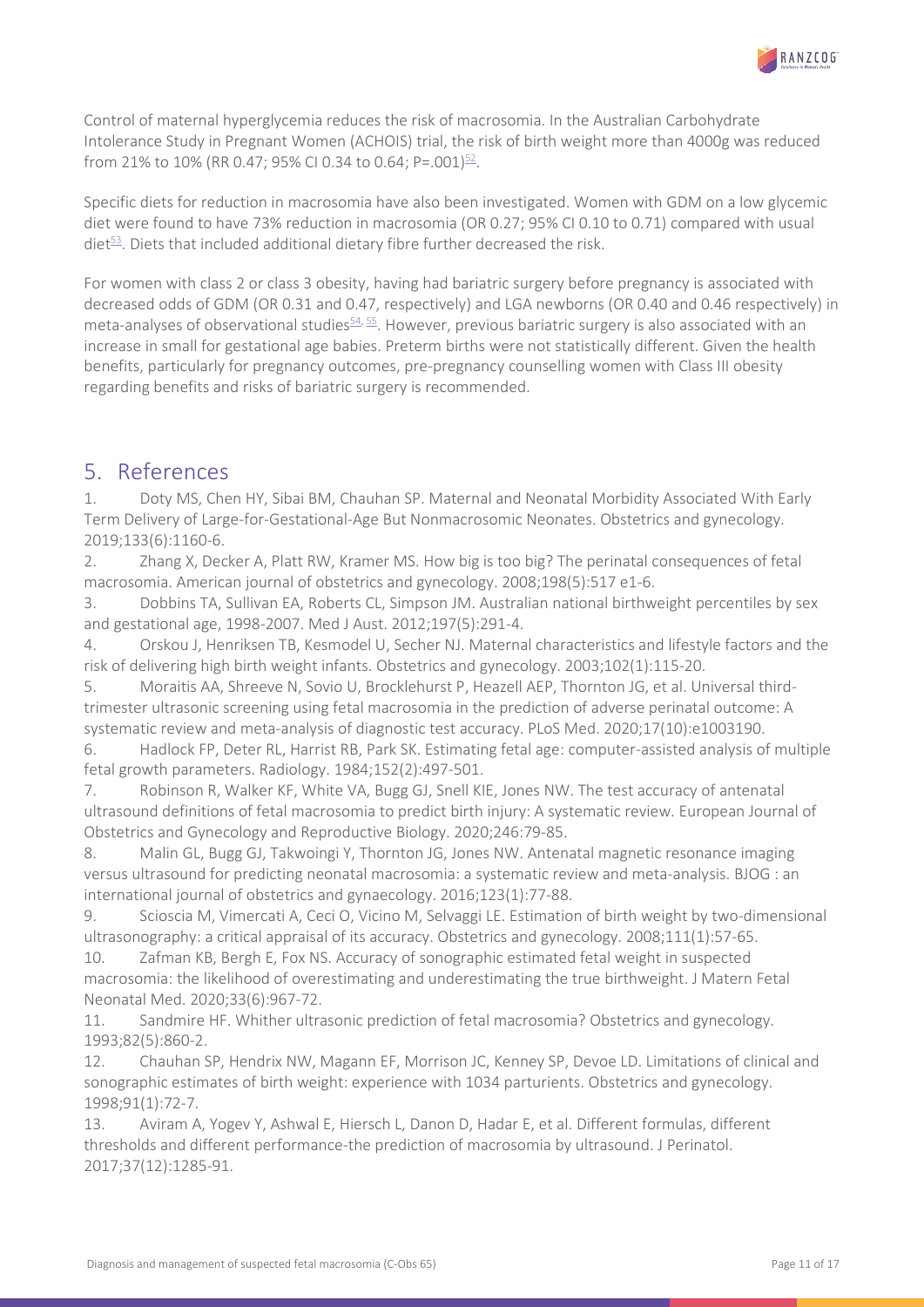

<span id="page-11-0"></span>14. Zhang J, Kim S, Grewal J, Albert PS. Predicting large fetuses at birth: do multiple ultrasound examinations and longitudinal statistical modelling improve prediction? Paediatr Perinat Epidemiol. 2012;26(3):199-207.

<span id="page-11-1"></span>15. Pritchard N, Lindquist A, Hiscock R, Diksha P, Walker SP, Permezel M. Customised growth charts in large-for-gestational-age infants and the association with emergency caesarean section rate. Aust N Z J Obstet Gynaecol. 2019;59(3):380-6.

<span id="page-11-2"></span>16. Kadji C, Cannie MM, Resta S, Guez D, Abi-Khalil F, De Angelis R, et al. Magnetic resonance imaging for prenatal estimation of birthweight in pregnancy: review of available data, techniques, and future perspectives. American journal of obstetrics and gynecology. 2019;220(5):428-39.

<span id="page-11-3"></span>17. Goetzinger KR, Tuuli MG, Odibo AO, Roehl KA, Macones GA, Cahill AG. Screening for fetal growth disorders by clinical exam in the era of obesity. J Perinatol. 2013;33(5):352-7.

<span id="page-11-4"></span>18. Sparks TN, Cheng YW, McLaughlin B, Esakoff TF, Caughey AB. Fundal height: a useful screening tool for fetal growth? J Matern Fetal Neonatal Med. 2011;24(5):708-12.

<span id="page-11-5"></span>19. Harlev A, Walfisch A, Bar-David J, Hershkovitz R, Friger M, Hallak M. Maternal estimation of fetal weight as a complementary method of fetal weight assessment: a prospective clinical trial. J Reprod Med. 2006;51(7):515-20.

<span id="page-11-6"></span>20. Boulet SL, Alexander GR, Salihu HM, Pass M. Macrosomic births in the united states: determinants, outcomes, and proposed grades of risk. American journal of obstetrics and gynecology. 2003;188(5):1372-8. 21. Rossi AC, Mullin P, Prefumo F. Prevention, management, and outcomes of macrosomia: a systematic

review of literature and meta-analysis. Obstet Gynecol Surv. 2013;68(10):702-9.

22. Beta J, Khan N, Khalil A, Fiolna M, Ramadan G, Akolekar R. Maternal and neonatal complications of fetal macrosomia: systematic review and meta-analysis. Ultrasound Obstet Gynecol. 2019;54(3):308-18.

<span id="page-11-7"></span>23. King JR, Korst LM, Miller DA, Ouzounian JG. Increased composite maternal and neonatal morbidity associated with ultrasonographically suspected fetal macrosomia. J Matern Fetal Neonatal Med. 2012;25(10):1953-9.

<span id="page-11-8"></span>24. Gupta N, Kiran TU, Mulik V, Bethel J, Bhal K. The incidence, risk factors and obstetric outcome in primigravid women sustaining anal sphincter tears. Acta Obstet Gynecol Scand. 2003;82(8):736-43. 25. Gauthaman N, Walters S, Tribe IA, Goldsmith L, Doumouchtsis SK. Shoulder dystocia and associated

<span id="page-11-10"></span><span id="page-11-9"></span>manoeuvres as risk factors for perineal trauma. International urogynecology journal. 2016;27(4):571-7. 26. Ahn ES, Jung MS, Lee YK, Ko SY, Shin SM, Hahn MH. Neonatal clavicular fracture: recent 10 year study.

<span id="page-11-11"></span>Pediatr Int. 2015;57(1):60-3. 27. Ahn JSAJT. Fetal Macrosomia UpToDate2019. Available from:

[https://www.uptodate.com/contents/fetal-macrosomia.](https://www.uptodate.com/contents/fetal-macrosomia)

<span id="page-11-12"></span>28. Esakoff TF, Cheng YW, Sparks TN, Caughey AB. The association between birthweight 4000 g or greater and perinatal outcomes in patients with and without gestational diabetes mellitus. American journal of obstetrics and gynecology. 2009;200(6):672 e1-4.

<span id="page-11-13"></span>29. Gherman RB, Ouzounian JG, Satin AJ, Goodwin TM, Phelan JP. A comparison of shoulder dystociaassociated transient and permanent brachial plexus palsies. Obstetrics and gynecology. 2003;102(3):544-8.

<span id="page-11-14"></span>30. Gillean JR, Coonrod DV, Russ R, Bay RC. Big infants in the neonatal intensive care unit. American journal of obstetrics and gynecology. 2005;192(6):1948-53; discussion 53-5.

<span id="page-11-15"></span>31. Cnattingius S, Villamor E, Lagerros YT, Wikström AK, Granath F. High birth weight and obesity--a vicious circle across generations. International journal of obesity (2005). 2012;36(10):1320-4.

<span id="page-11-16"></span>32. Gonen O, Rosen DJ, Dolfin Z, Tepper R, Markov S, Fejgin MD. Induction of labor versus expectant management in macrosomia: a randomized study. Obstetrics and gynecology. 1997;89(6):913-7.

<span id="page-11-17"></span>33. Boulvain M, Senat MV, Perrotin F, Winer N, Beucher G, Subtil D, et al. Induction of labour versus expectant management for large-for-date fetuses: a randomised controlled trial. Lancet. 2015;385(9987):2600-5.

<span id="page-11-18"></span>34. Boulvain M, Irion O, Dowswell T, Thornton JG. Induction of labour at or near term for suspected fetal macrosomia. The Cochrane database of systematic reviews. 2016(5):CD000938.

<span id="page-11-19"></span>35. Magro-Malosso ER, Saccone G, Chen M, Navathe R, Di Tommaso M, Berghella V. Induction of labour for suspected macrosomia at term in non-diabetic women: a systematic review and meta-analysis of randomized controlled trials. BJOG : an international journal of obstetrics and gynaecology. 2017;124(3):414- 21.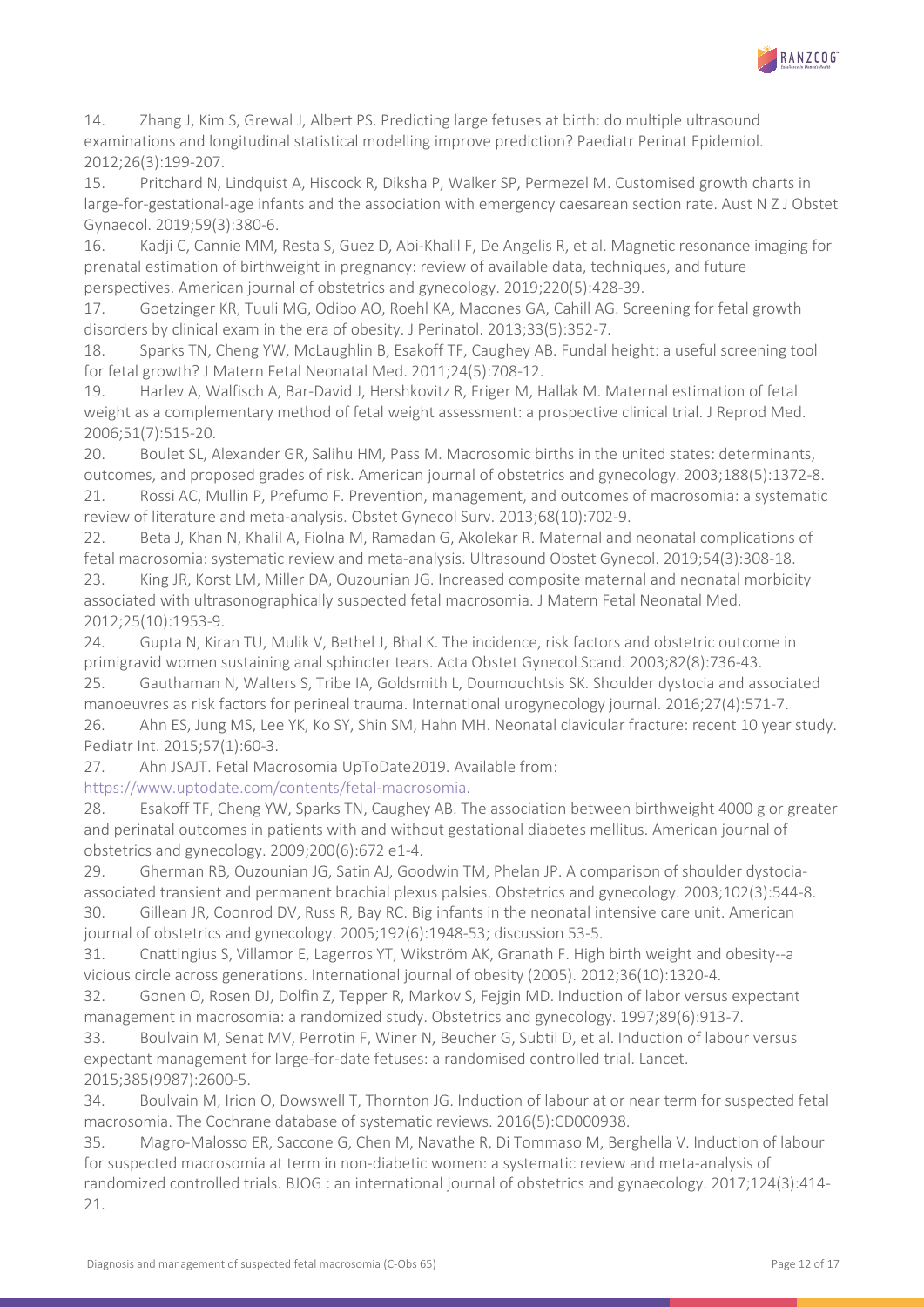

<span id="page-12-0"></span>36. Caughey AB. Should pregnancies be induced for impending macrosomia? Lancet. 2015;385(9987):2557-9.

<span id="page-12-1"></span>37. Chan E, Leong P, Malouf R, Quigley MA. Long-term cognitive and school outcomes of late-preterm and early-term births: a systematic review. Child Care Health Dev. 2016;42(3):297-312.

<span id="page-12-2"></span>38. Ehrenthal DB, Hoffman MK, Jiang X, Ostrum G. Neonatal outcomes after implementation of guidelines limiting elective delivery before 39 weeks of gestation. Obstetrics and gynecology. 2011;118(5):1047-55. 39. Grobman WA, Rice MM, Reddy UM, Tita ATN, Silver RM, Mallett G, et al. Labor Induction versus

<span id="page-12-3"></span>Expectant Management in Low-Risk Nulliparous Women. N Engl J Med. 2018;379(6):513-23.

<span id="page-12-4"></span>40. Wagner SM, Sandoval G, Grobman WA, Bailit JL, Wapner RJ, Varner MW, et al. Labor Induction at 39 Weeks Compared with Expectant Management in Low-Risk Parous Women. Am J Perinatol. 2020.

<span id="page-12-5"></span>41. Overland EA, Vatten LJ, Eskild A. Risk of shoulder dystocia: associations with parity and offspring birthweight. A population study of 1 914 544 deliveries. Acta Obstet Gynecol Scand. 2012;91(4):483-8.

<span id="page-12-6"></span>42. Macrosomia: ACOG Practice Bulletin, Number 216. Obstetrics and gynecology. 2020;135(1):e18-e35.

<span id="page-12-7"></span>43. Laughon SK, Berghella V, Reddy UM, Sundaram R, Lu Z, Hoffman MK. Neonatal and maternal outcomes with prolonged second stage of labor. Obstetrics and gynecology. 2014;124(1):57-67.

<span id="page-12-8"></span>44. Palatnik A, Grobman WA, Hellendag MG, Janetos TM, Gossett DR, Miller ES. Predictors of shoulder dystocia at the time of operative vaginal delivery. American journal of obstetrics and gynecology. 2016;215(5):624 e1- e5.

<span id="page-12-9"></span>45. Sheiner E, Levy A, Hershkovitz R, Hallak M, Hammel RD, Katz M, et al. Determining factors associated with shoulder dystocia: a population-based study. European journal of obstetrics, gynecology, and reproductive biology. 2006;126(1):11-5.

<span id="page-12-10"></span>46. Dall'Asta A, Ghi T, Pedrazzi G, Frusca T. Does vacuum delivery carry a higher risk of shoulder dystocia? Review and meta-analysis of the literature. European journal of obstetrics, gynecology, and reproductive biology. 2016;204:62-8.

<span id="page-12-11"></span>47. Jastrow N, Roberge S, Gauthier RJ, Laroche L, Duperron L, Brassard N, et al. Effect of birth weight on adverse obstetric outcomes in vaginal birth after cesarean delivery. Obstetrics and gynecology. 2010;115(2 Pt 1):338-43.

<span id="page-12-12"></span>48. Elkousy MA, Sammel M, Stevens E, Peipert JF, Macones G. The effect of birth weight on vaginal birth after cesarean delivery success rates. American journal of obstetrics and gynecology. 2003;188(3):824-30. 49. Wiebe HW, Boule NG, Chari R, Davenport MH. The effect of supervised prenatal exercise on fetal

<span id="page-12-14"></span><span id="page-12-13"></span>growth: a meta-analysis. Obstetrics and gynecology. 2015;125(5):1185-94. 50. Davenport MH, Meah VL, Ruchat SM, Davies GA, Skow RJ, Barrowman N, et al. Impact of prenatal exercise on neonatal and childhood outcomes: a systematic review and meta-analysis. Br J Sports Med. 2018;52(21):1386-96.

<span id="page-12-15"></span>51. Muktabhant B, Lawrie TA, Lumbiganon P, Laopaiboon M. Diet or exercise, or both, for preventing excessive weight gain in pregnancy. The Cochrane database of systematic reviews. 2015(6):CD007145.

<span id="page-12-16"></span>52. Crowther CA, Hiller JE, Moss JR, McPhee AJ, Jeffries WS, Robinson JS, et al. Effect of treatment of gestational diabetes mellitus on pregnancy outcomes. N Engl J Med. 2005;352(24):2477-86.

<span id="page-12-17"></span>53. Wei J, Heng W, Gao J. Effects of Low Glycemic Index Diets on Gestational Diabetes Mellitus: A Meta-Analysis of Randomized Controlled Clinical Trials. Medicine (Baltimore). 2016;95(22):e3792.

<span id="page-12-18"></span>54. Yi XY, Li QF, Zhang J, Wang ZH. A meta-analysis of maternal and fetal outcomes of pregnancy after bariatric surgery. Int J Gynaecol Obstet. 2015;130(1):3-9.

<span id="page-12-19"></span>55. Galazis N, Docheva N, Simillis C, Nicolaides KH. Maternal and neonatal outcomes in women undergoing bariatric surgery: a systematic review and meta-analysis. European journal of obstetrics, gynecology, and reproductive biology. 2014;181:45-53.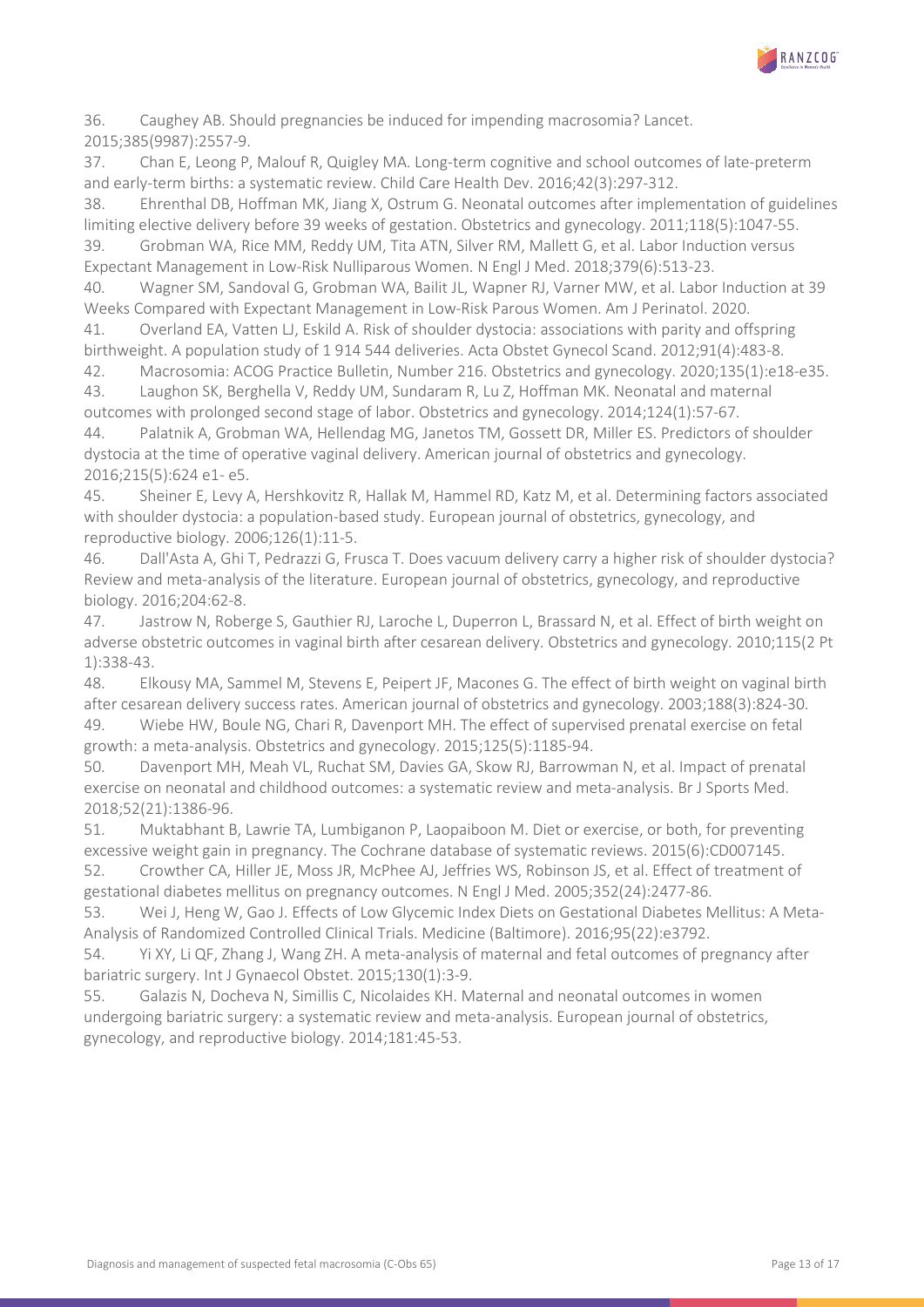

# <span id="page-13-0"></span>Appendices

# <span id="page-13-1"></span>Appendix A Women's Health Committee Membership

<span id="page-13-2"></span>

| <b>Name</b>                       | <b>Position on Committee</b>    |
|-----------------------------------|---------------------------------|
| Professor Yee Leung               | Chair and Board Member          |
| Dr Gillian Gibson                 | Deputy Chair, Gynaecology       |
| Dr Scott White                    | Deputy Chair, Obstetrics        |
| Associate Professor Ian Pettigrew | Member and EAC                  |
|                                   | Representative                  |
| Dr Kristy Milward                 | Member and Councillor           |
| Dr Will Milford                   | Member and Councillor           |
| Dr Frank O'Keeffe                 | Member and Councillor           |
| Prof Steve Robson                 | Member                          |
| Professor Sue Walker              | Member                          |
| Dr Roy Watson                     | Member and Councillor           |
| Dr Susan Fleming                  | Member and Councillor           |
| Dr Sue Belgrave                   | Member and Councillor           |
| Dr Marilyn Clarke                 | <b>ATSI Representative</b>      |
| Associate Professor Kirsten Black | Member                          |
| Dr Thangeswaran Rudra             | Member                          |
| Dr Nisha Khot                     | Member and SIMG                 |
|                                   | Representative                  |
| Dr Judith Gardiner                | Diplomate Representative        |
| Dr Angela Brown                   | Midwifery Representative,       |
|                                   | Australia                       |
| Ms Adrienne Priday                | Midwifery Representative, New   |
|                                   | Zealand                         |
| Ms Ann Jorgensen                  | <b>Community Representative</b> |
| Dr Ashleigh Seiler                | Trainee Representative          |
| Dr Leigh Duncan                   | Maori Representative            |
| Prof Caroline De Costa            | Co-opted member (ANZJOG         |
|                                   | member)                         |
| Dr Christine Sammartino           | Observer                        |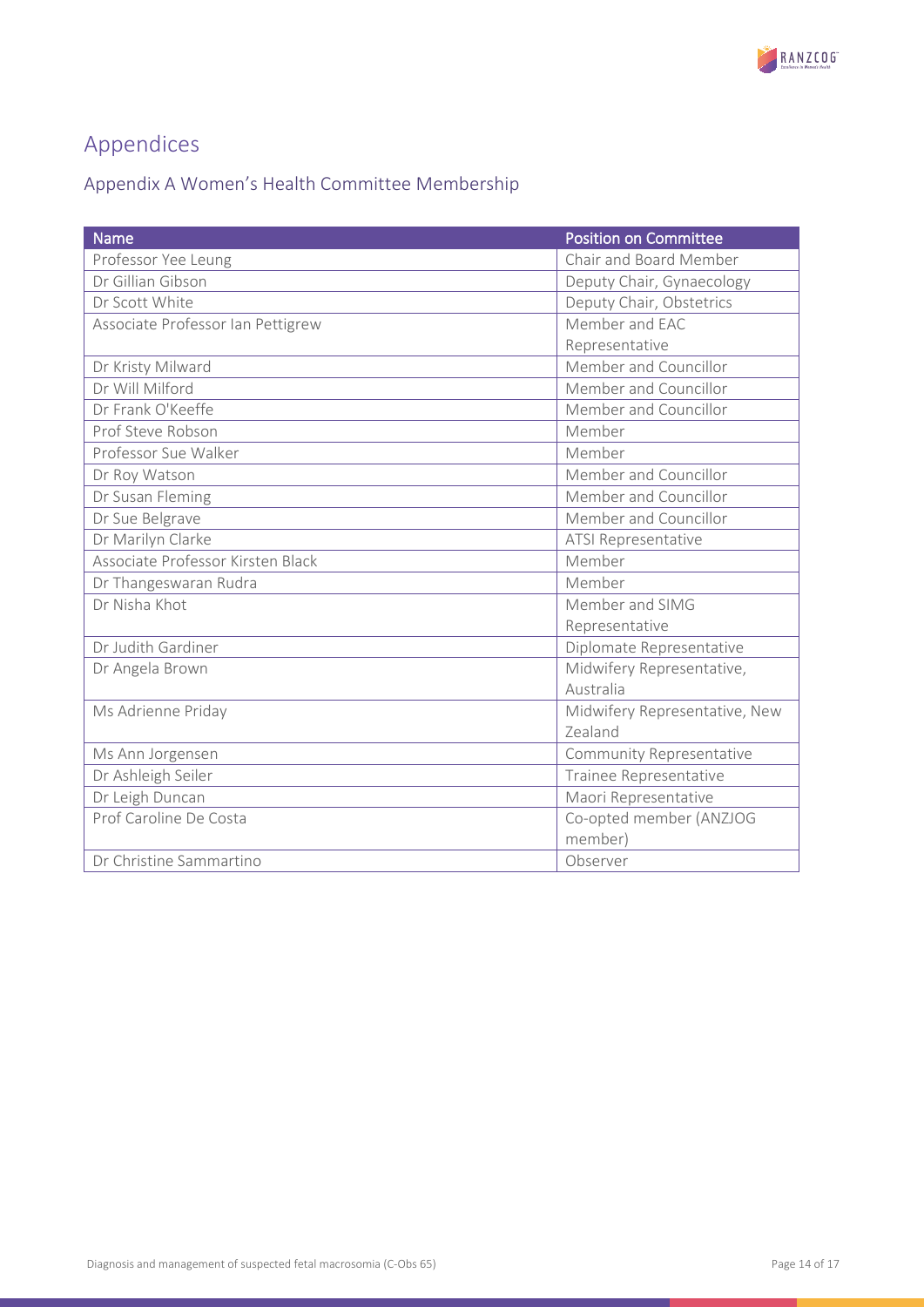

### Appendix B Overview of the development and review process for this statement

*i. Steps in developing and updating this statement*

This statement was developed in November 2021. The Women's Health Committee carried out the following steps in reviewing this statement:

- Declarations of interest were sought from all members prior to reviewing this statement.
- Structured clinical questions were developed and agreed upon.
- An updated literature search to answer the clinical questions was undertaken.
- At the November 2021 Committee meeting, the recommendations were reviewed and updated (where appropriate) based on the available body of evidence and clinical expertise. Recommendations were graded as set out below in Appendix B part iii)

#### *ii. Declaration of interest process and management*

Declaring interests is essential in order to prevent any potential conflict between the private interests of members, and their duties as part of the Women's Health Committee.

A declaration of interest form specific to guidelines and statements was developed by RANZCOG and approved by the RANZCOG Board in September 2012. The Women's Health Committee members were required to declare their relevant interests in writing on this form prior to participating in the review of this statement.

Members were required to update their information as soon as they become aware of any changes to their interests and there was also a standing agenda item at each meeting where declarations of interest were called for and recorded as part of the meeting minutes.

There were no significant real or perceived conflicts of interest that required management during the process of updating this statement.

#### *iii. Grading of recommendations*

Each recommendation in this College statement is given an overall grade as per the table below, based on the National Health and Medical Research Council (NHMRC) Levels of Evidence and Grades of Recommendations for Developers of Guidelines.<sup>31</sup> Where no robust evidence was available but there was sufficient consensus within the Women's Health Committee, consensus-based recommendations were developed or existing ones updated and are identifiable as such. Consensus-based recommendations were agreed to by the entire committee. Good Practice Notes are highlighted throughout and provide practical guidance to facilitate implementation. These were also developed through consensus of the entire committee.

<span id="page-14-0"></span>

| <b>Recommendation category</b> |           | <b>Description</b>                                                                                             |
|--------------------------------|-----------|----------------------------------------------------------------------------------------------------------------|
| Evidence-based                 | A         | Body of evidence can be trusted to guide practice                                                              |
|                                | B         | Body of evidence can be trusted to guide practice<br>in most situations                                        |
|                                | $\subset$ | Body of evidence provides some support for<br>recommendation(s) but care should be taken in its<br>application |
|                                | $\bigcap$ | The body of evidence is weak and the<br>recommendation must be applied with caution                            |
| Consensus-based                |           | Recommendation based on clinical opinion and<br>expertise as insufficient evidence available                   |
| <b>Good Practice Note</b>      |           | Practical advice and information based on clinical<br>opinion and expertise                                    |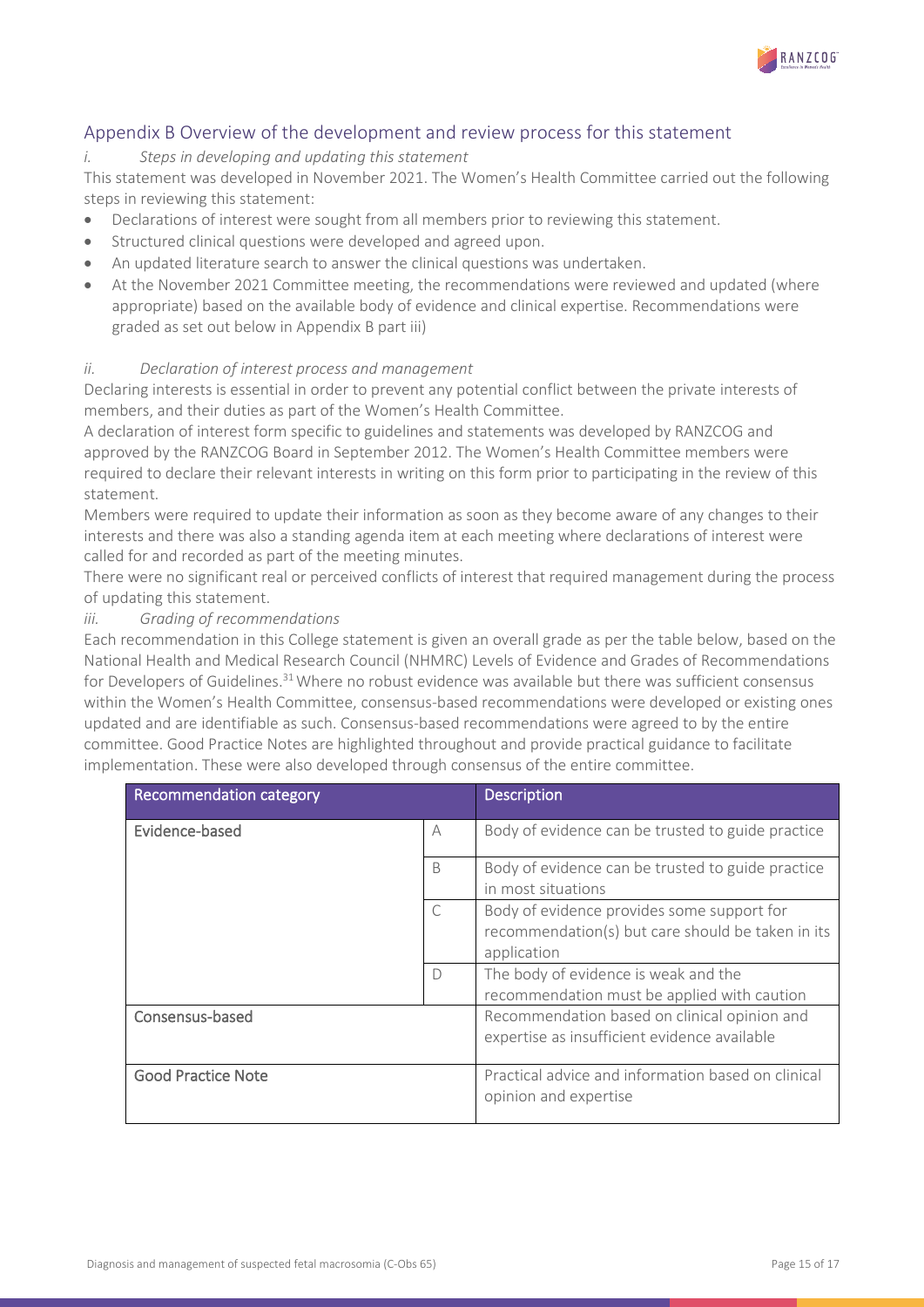

## Appendix C Full Disclaimer

#### Purpose

This Statement has been developed to provide general advice to practitioners about women's health issues concerning Diagnosis and management of suspected fetal macrosomia and should not be relied on as a substitute for proper assessment with respect to the particular circumstances of each case and the needs of any person with suspected fetal macrosomia. It is the responsibility of each practitioner to have regard to the particular circumstances of each case. Clinical management should be responsive to the needs of the individual person with suspected fetal macrosomia and the particular circumstances of each case.

#### Quality of information

The information available in diagnosis and management of fetal macrosomia (C-Obs 65) is intended as a guide and provided for information purposes only. The information is based on the Australian/New Zealand context using the best available evidence and information at the time of preparation. While the Royal Australian and New Zealand College of Obstetricians and Gynaecologists (RANZCOG) had endeavoured to ensure that information is accurate and current at the time of preparation, it takes no responsibility for matters arising from changed circumstances or information or material that may have become subsequently available. The use of this information is entirely at your own risk and responsibility.

For the avoidance of doubt, the materials were not developed for use by patients, and patients must seek medical advice in relation to any treatment. The material includes the views or recommendations of third parties and does not necessarily reflect the views of RANZCOG or indicate a commitment to a particular course of action.

#### Third-party sites

Any information linked in this Statement is provided for the user's convenience and does not constitute an endorsement or a recommendation or indicate a commitment to a particular course of action of this information, material, or content unless specifically stated otherwise.

RANZCOG disclaims, to the maximum extent permitted by law any responsibility and all liability (including without limitation, liability in negligence) to you or any third party for inaccurate, out of context, incomplete or unavailable information contained on the third-party website, or for whether the information contained on those websites is suitable for your needs or the needs of any third party for all expenses, losses, damages and costs incurred.

#### Exclusion of liability

The College disclaims, to the maximum extent permitted by law, all responsibility and all liability (including without limitation, liability in negligence) to you or any third party for any loss or damage which may result from your or any third party's use of or reliance of this guideline, including the materials within or referred to throughout this document being in any way inaccurate, out of context, incomplete or unavailable for all expenses, losses, damages, and costs incurred.

#### Exclusion of warranties

To the maximum extent permitted by law, RANZCOG makes no representation, endorsement or warranty of any kind, expressed or implied in relation to the materials within or referred to throughout this guideline being in any way inaccurate, out of context, incomplete or unavailable for all expenses, losses, damages and costs incurred.

These terms and conditions will be constructed according to and are governed by the laws of Victoria, Australia.